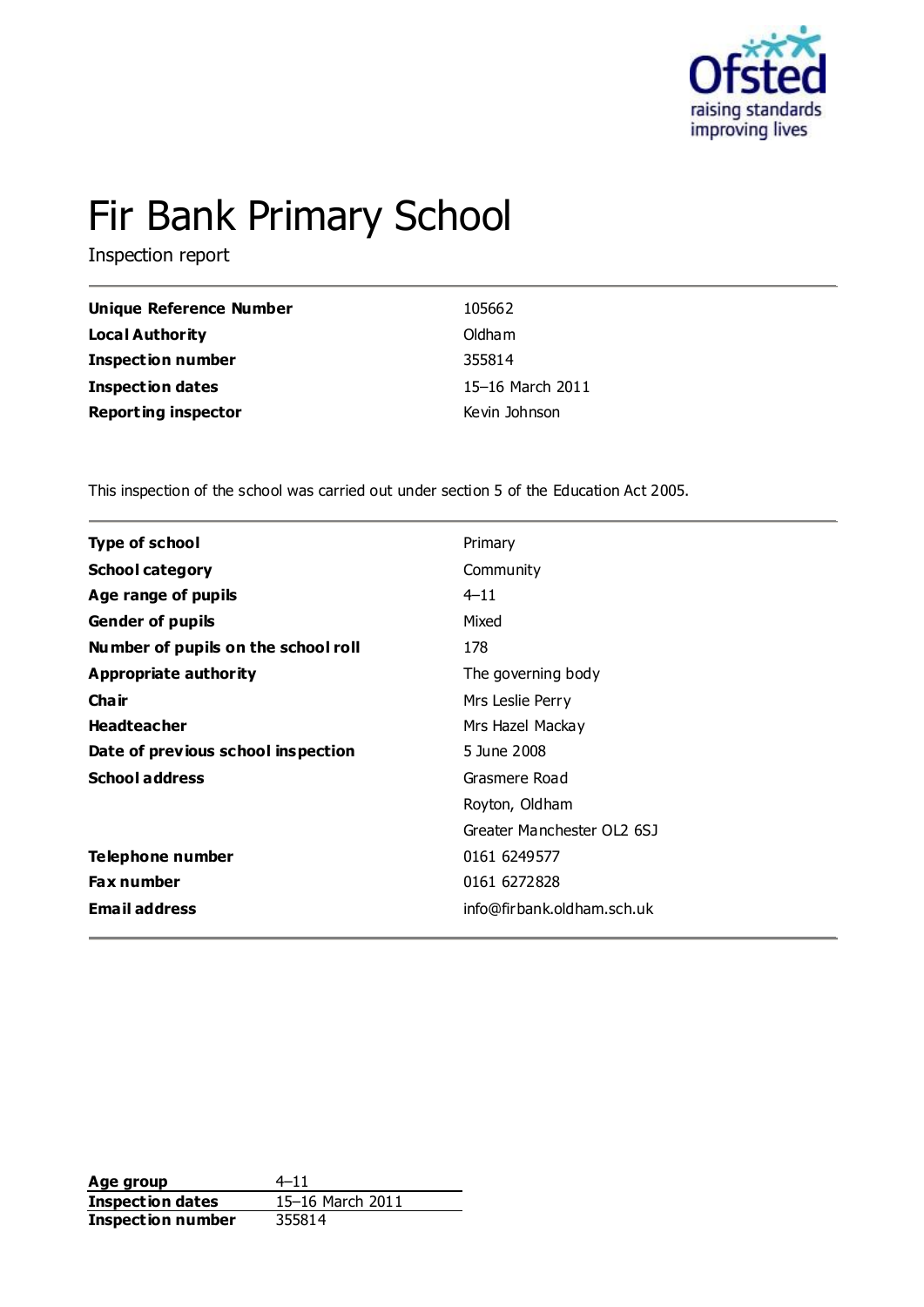The Office for Standards in Education, Children's Services and Skills (Ofsted) regulates and inspects to achieve excellence in the care of children and young people, and in education and skills for learners of all ages. It regulates and inspects childcare and children's social care, and inspects the Children and Family Court Advisory Support Service (Cafcass), schools, colleges, initial teacher training, work-based learning and skills training, adult and community learning, and education and training in prisons and other secure establishments. It assesses council children's services, and inspects services for looked after children, safeguarding and child protection.

Further copies of this report are obtainable from the school. Under the Education Act 2005, the school must provide a copy of this report free of charge to certain categories of people. A charge not exceeding the full cost of reproduction may be made for any other copies supplied.

If you would like a copy of this document in a different format, such as large print or Braille, please telephone 0300 123 4234, or email **[enquiries@ofsted.gov.uk](mailto:enquiries@ofsted.gov.uk)**.

You may copy all or parts of this document for non-commercial educational purposes, as long as you give details of the source and date of publication and do not alter the documentation in any way.

To receive regular email alerts about new publications, including survey reports and school inspection reports, please visit our website and go to 'Subscribe'.

Royal Exchange Buildings St Ann's Square Manchester M2 7LA T: 0300 123 4234 Textphone: 0161 618 8524 E: **[enquiries@ofsted.gov.uk](mailto:enquiries@ofsted.gov.uk)**

W: **[www.ofsted.gov.uk](http://www.ofsted.gov.uk/)**

© Crown copyright 2011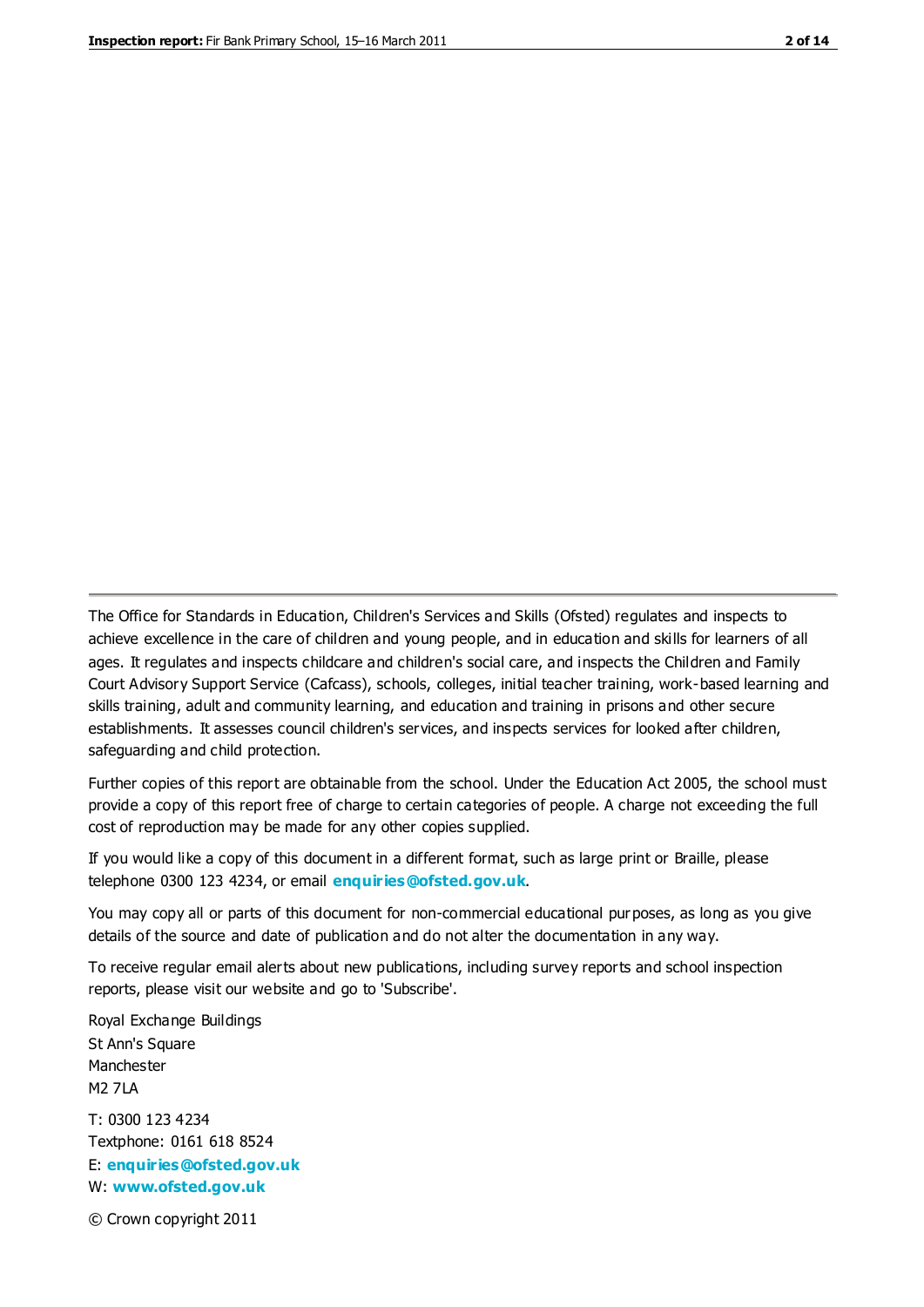# **Introduction**

This inspection was carried out by three additional inspectors. They observed 14 lessons taught by seven teachers. Inspectors held meetings with groups of pupils, staff and members of the governing body. They observed the school's work, and looked at national assessment data and the school's assessments, samples of pupils' work, policies, minutes of the meetings of the governing body and safeguarding documentation. Also taken into account were 50 questionnaires returned by parents and carers as well as those completed by staff members and pupils.

The inspection team reviewed many aspects of the school's work. It looked in detail at a number of key areas.

- Are the more-able pupils, and those considered vulnerable, sufficiently challenged?
- Has the school accurately gauged the progress of children in the Early Years Foundation Stage?
- What is the impact of care, quidance and support and the curriculum on pupils' personal development?

# **Information about the school**

Most pupils in this smaller-than-average-sized primary school are White British. The proportion of pupils known to be eligible for free school meals is average. There is a higher than average proportion with special educational needs and/or disabilities. A significant number of pupils joined the school at other than usual times throughout the past three years. There is pre-school and after-school care on site, but this is not managed by the governing body and as such was not part of this inspection. The school has achieved several awards for its promotion of health and the curriculum. Among the most recent are International Schools Award, Activemark and Healthy Schools status.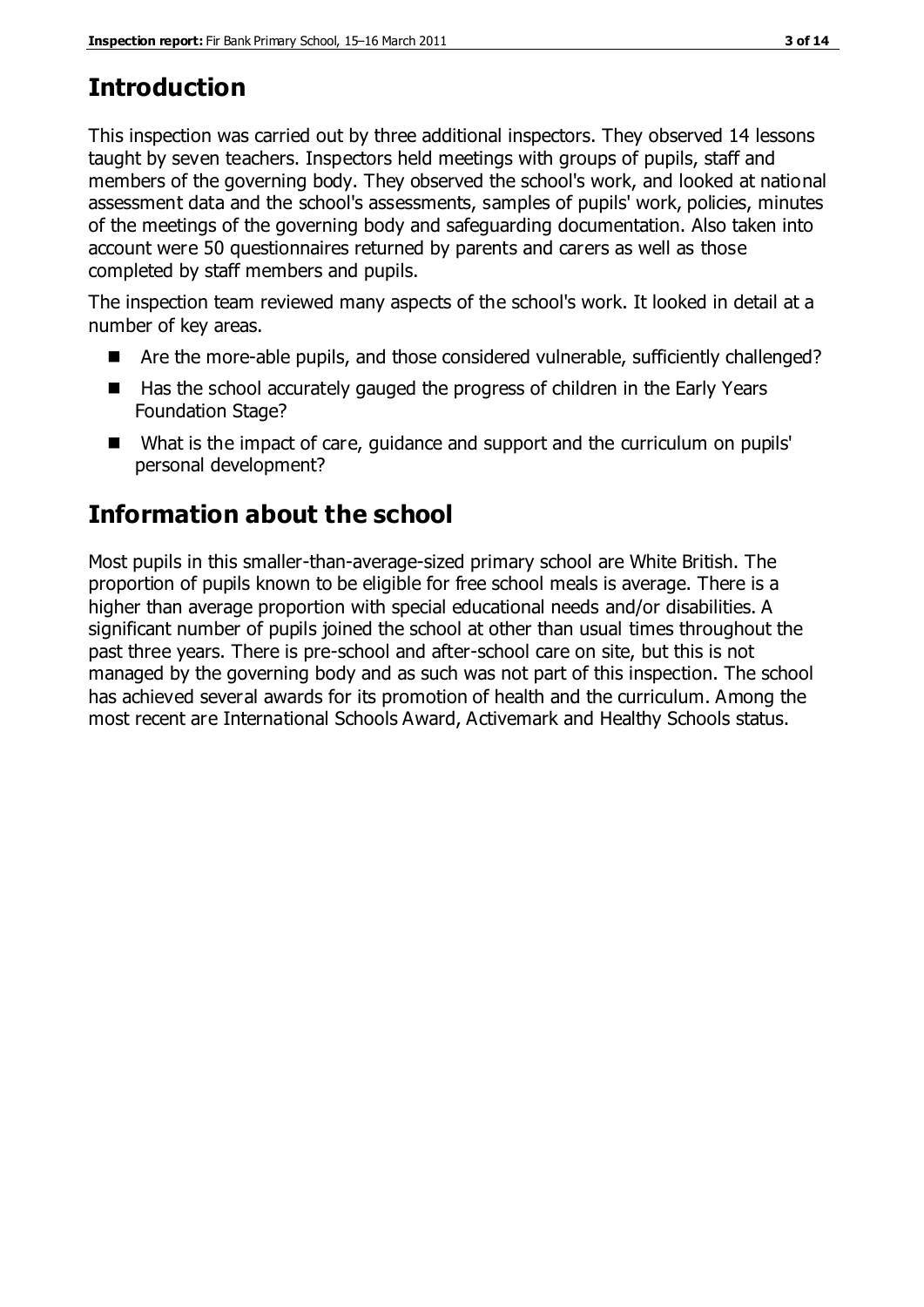**Inspection grades: 1 is outstanding, 2 is good, 3 is satisfactory, and 4 is inadequate** Please turn to the glossary for a description of the grades and inspection terms

## **Inspection judgements**

| Overall effectiveness: how good is the school?  | ר              |
|-------------------------------------------------|----------------|
| The school's capacity for sustained improvement | $\overline{2}$ |

## **Main findings**

This is a good school. The headteacher's incisive leadership and the dedicated work of staff and the governing body have moved the school from being satisfactory to good since the last inspection. There have been significant improvements in teaching, assessment, provision and leadership, amply demonstrating the school's good capacity for improvement. Leaders know their school well and are entirely accurate in their selfevaluation. They have successfully tackled previous weakness and engendered a strong collective drive for further success.

Children get off to a good start in the Early Years Foundation Stage from broadly expected levels of development for their age. Improved provision and leadership in the Reception Year over the past three years are having a notable impact on progress and attainment in Years 1 and 2. Attainment at the end of Year 2 shows good improvement on previous years and, currently, is on track to be above average this year. The impact of this positive start is not yet seen at the end of Key Stage 2 despite a clearly improving trend, especially in the number of pupils who attain above expected levels. Although more focused assessment and target-setting are beginning to show results, attainment in English and mathematics at the end of Year 6 is still broadly average and is recognised by the school as an area for improvement.

The quality of teaching and learning has been a major focus for improvement and is consistently good. Teachers plan well and use resources effectively to bring learning to life. This results in pupils' good enjoyment of school, and their good progress and achievement in lessons. Because of the outstanding whole-school approach to care, guidance and support there is no underachievement. This has also underpinned the settling in of new pupils, many of whom have experienced barriers to learning before they join the school. The curriculum provides pupils with interesting topics and challenge, and the opportunity to apply their information and communication technology and other skills effectively.

Pupils' spiritual, moral, social and cultural development is good. They are invariably polite and well mannered. Always mindful of others, they show tolerance and understanding of different cultures within the school. Their attitude towards maintaining a healthy lifestyle is outstanding.

## **What does the school need to do to improve further?**

- Raise attainment in English and mathematics at Key Stage 2 by:
	- sharing the best classroom practice more effectively across the school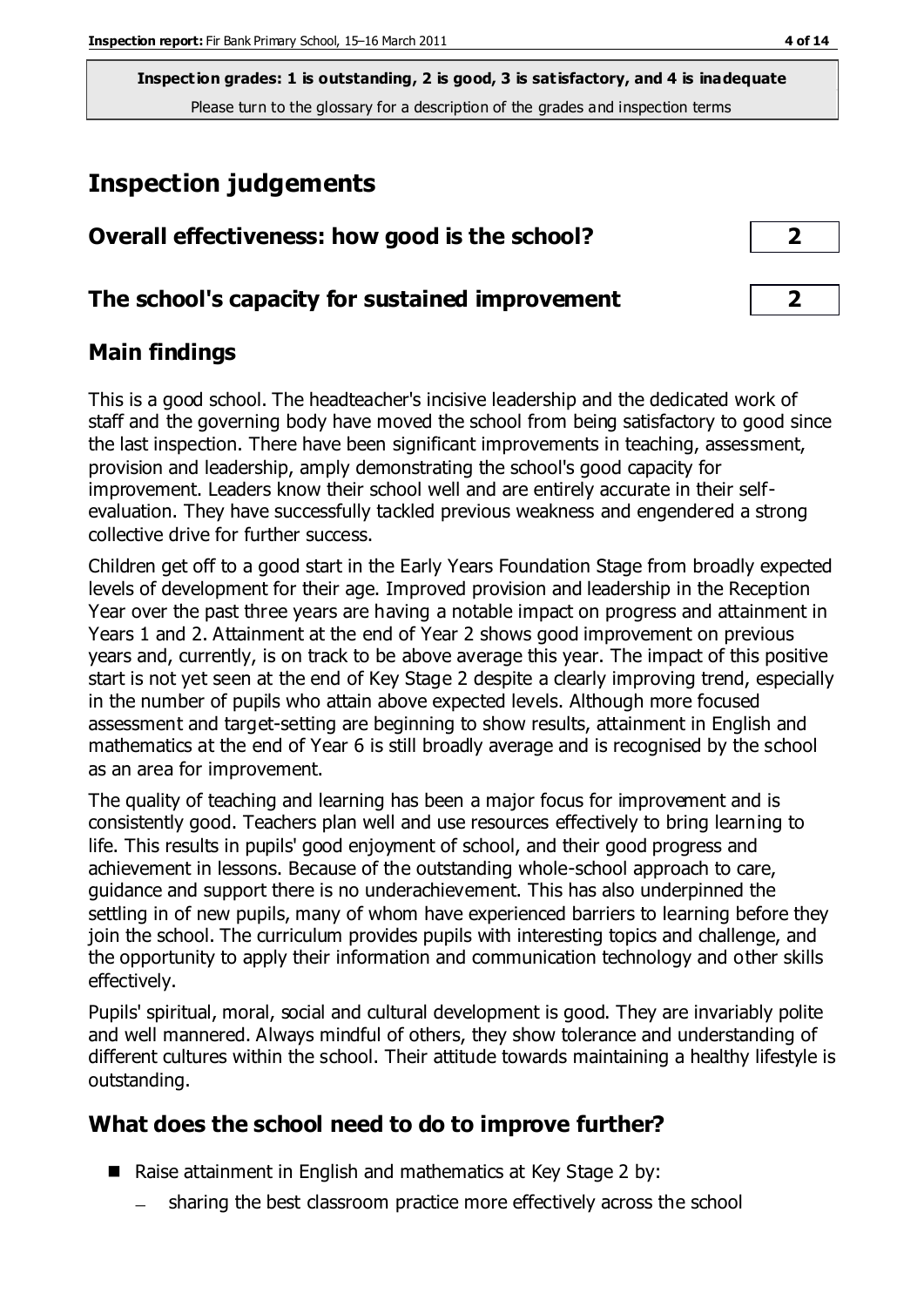**Inspection grades: 1 is outstanding, 2 is good, 3 is satisfactory, and 4 is inadequate** Please turn to the glossary for a description of the grades and inspection terms

- providing more opportunities for pupils to assess their own progress and set targets
- ensuring that next steps for improvement identified in marking are always acted upon by pupils.
- ensuring that time allocated to reading promotes pupils' higher-level reading skills effectively and further develops their enjoyment of books

#### **Outcomes for individuals and groups of pupils 2**

Pupils get the best out of their lessons because of their good behaviour and attitudes to learning. Teachers expect hard work and initiative, and pupils rise to the challenges which they provide. For example, a pupil was offered a calculator to help solve a two-part number problem but successfully did the calculation mentally and only used the calculator to check the answer. Pupils work well with partners and willingly help each other by discussing problems. They know what to do to improve their work but not all pupils have opportunities to assess their own work regularly and set targets for themselves.

Progress, throughout the school, has gathered pace due to more effective teaching. Pupils with special educational needs and/or disabilities, as well as those from other potentially vulnerable groups, all progress well and some make rapid progress. This is because of well-tailored learning plans, which match specific needs, and equally well-targeted and sensitive adult support, which helps pupils to access their learning alongside others. A good measure of the progress pupils make is seen in Year 3, where pupils currently work at the levels expected for their age, having begun the year with below-average attainment. Inspection evidence indicates continued improvement in the proportion of pupils likely to achieve Level 5 at the end of Year 6, following the school's successful strategy to target the more-able pupils.

Pupils say that they feel safe in school. They do not tolerate racism or bullying and know how to deal with it, should it occur. Pupils not only understand the benefits of a sensible diet and regular exercise, but the effect on their body of not keeping to a healthy lifestyle. School council members are watchful guardians over pupils' healthy food choices and others act as play leaders and run the healthy tuck shop as further encouragement. Pupils contribute well to the smooth day-to-day running of the school by conscientiously carrying out additional duties. They effectively develop the skills needed for their economic wellbeing through their above average attendance, good personal qualities, and opportunities to use enterprise skills in order to make a handsome profit.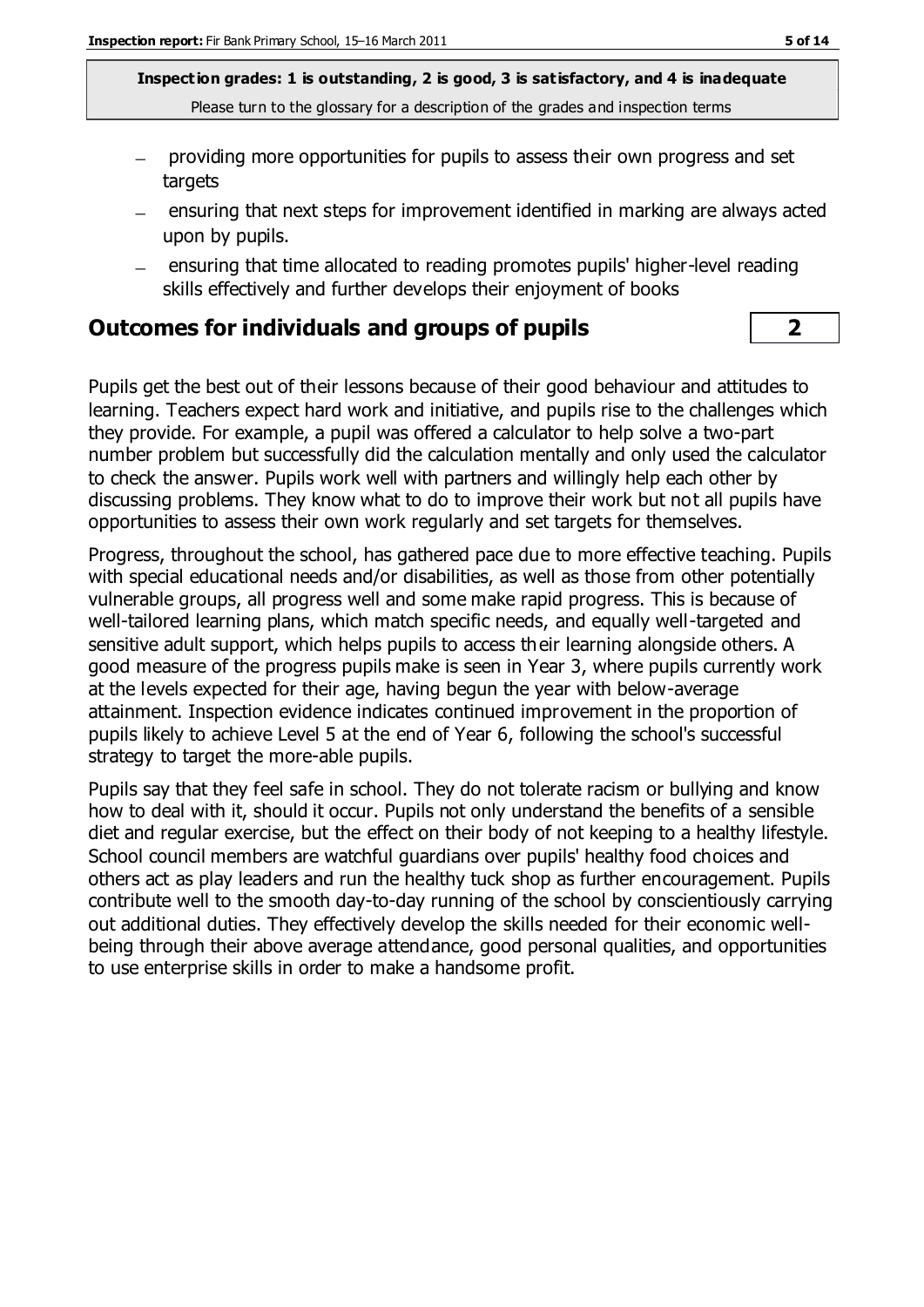# **Inspection grades: 1 is outstanding, 2 is good, 3 is satisfactory, and 4 is inadequate**

Please turn to the glossary for a description of the grades and inspection terms

#### These are the grades for pupils' outcomes

| Pupils' achievement and the extent to which they enjoy their learning                                                     | 2                       |
|---------------------------------------------------------------------------------------------------------------------------|-------------------------|
| Taking into account:<br>Pupils' attainment <sup>1</sup>                                                                   | 3                       |
| The quality of pupils' learning and their progress                                                                        | $\mathcal{P}$           |
| The quality of learning for pupils with special educational needs and/or disabilities<br>and their progress               | 2                       |
| The extent to which pupils feel safe                                                                                      | $\overline{2}$          |
| Pupils' behaviour                                                                                                         | 2                       |
| The extent to which pupils adopt healthy lifestyles                                                                       | 1                       |
| The extent to which pupils contribute to the school and wider community                                                   | $\overline{2}$          |
| The extent to which pupils develop workplace and other skills that will contribute to<br>their future economic well-being | $\overline{2}$          |
| Taking into account:<br>Pupils' attendance <sup>1</sup>                                                                   | $\mathcal{P}$           |
| The extent of pupils' spiritual, moral, social and cultural development                                                   | $\overline{\mathbf{2}}$ |

<sup>1</sup> The grades for attainment and attendance are: 1 is high; 2 is above average; 3 is broadly average; and 4 is low

#### **How effective is the provision?**

Teachers have high expectations and use their good knowledge of their subject and pupils' varying abilities to plan the right challenges and build well on what pupils can do. Learning objectives are clear. They are shared with pupils and focus on what they will know or be better at by the end of the lesson. Consequently, pupils know what is expected of them and are motivated to learn. Information and communication technology is used effectively, both by teachers and by pupils who use computers routinely to support their learning. Although senior leaders have identified where the strongest classroom practice occurs, they are aware of the need to share this more effectively throughout the school, in order to raise the quality of teaching and learning and, subsequently, pupils' attainment, even further. Teachers use assessment information well to set targets and check progress over time. Daily assessment, through questioning during lessons, for example, and marking, provides clear guidance for pupils, but some of the impact is lost because teachers do not always ensure that specific challenges in marking have been taken up by the pupils, so the next steps for improvement have to be repeated. Teaching assistants are well informed and work closely with teachers to make a valuable contribution to pupils' learning.

The curriculum enables pupils to achieve well. A revised approach to planning has opened up opportunities for pupils to use skills across a range of subjects to make learning more meaningful and promote imaginative work. Time devoted daily to reading, however, is not used to best advantage and does not readily inspire pupils to read more or use books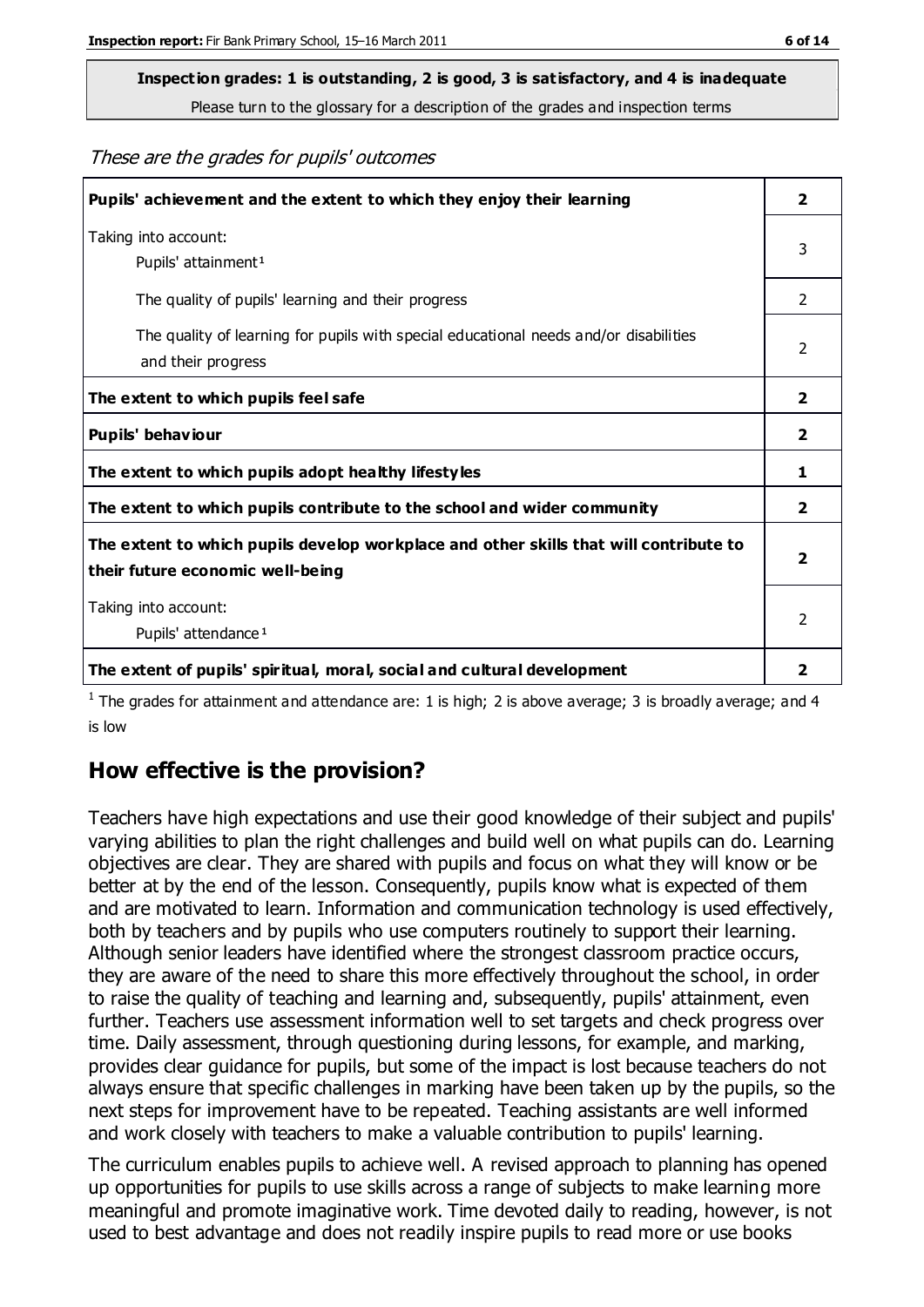#### **Inspection grades: 1 is outstanding, 2 is good, 3 is satisfactory, and 4 is inadequate** Please turn to the glossary for a description of the grades and inspection terms

creatively. A good example of the creative curriculum is the Forest School, which enables pupils to learn how to manage their outdoor environment and is a useful stimulus for learning. The curriculum is enriched well by a good range of after-school clubs and visits to places of interest which broaden pupils' personal horizons.

The school's ethos is underpinned by the exceptional pastoral care provided for all pupils. Parents' and carers' confidence in the school is overwhelming and is endorsed by pupils who say that there are trusting relationships with adults and always someone to give help when it is needed. The school's highly-effective liaison with relevant agencies ensures that specific physical and learning needs are met and enable potentially vulnerable pupils to achieve well. Personalised support is effectively closing attainment gaps between different groups of pupils. Arrangements for pupils entering and leaving the school are supportive and parents and carers appreciate that they have a voice in school affairs and are kept fully informed about their children's progress.

These are the grades for the quality of provision

| The quality of teaching                                                                                    |  |
|------------------------------------------------------------------------------------------------------------|--|
| Taking into account:<br>The use of assessment to support learning                                          |  |
| The extent to which the curriculum meets pupils' needs, including, where relevant,<br>through partnerships |  |
| The effectiveness of care, guidance and support                                                            |  |

## **How effective are leadership and management?**

Determined leadership at all levels has successfully guided the school through a period of good improvement. The opening up of training opportunities for staff and their recognition of how they are accountable have nurtured a clear vision and ambition for the school's future. Rigorous training, monitoring and evaluation, combined with some astute staff appointments, mean that good teaching is firmly established. The governing body is an effective partner in this improvement. It knows the school well and offers robust challenge over the school's academic performance and future planning. Leaders work diligently to ensure that discrimination is challenged and they monitor provision and outcomes for pupils rigorously to ensure equality of opportunity.

Safeguarding procedures are good. Clear policies and procedures are fully understood and all are based on good practice. Pupils gain awareness of their responsibilities through the curriculum, and there is effective work with a range of agencies to ensure prompt response to any concerns. Highly-productive links with parents and carers ensure that they have a strong voice in school matters. The Parents' Forum, a group which has been instrumental in writing the homework policy, is soon to have an input into the promotion of community cohesion. The school has clearly identified its future plans, and is already an active partner in bringing together schools with contrasting characteristics in the locality and in Jordan. Initial exchanges have already taken place. Leaders acknowledge, nevertheless, that this activity is at an early stage and that the promotion of community cohesion is currently satisfactory.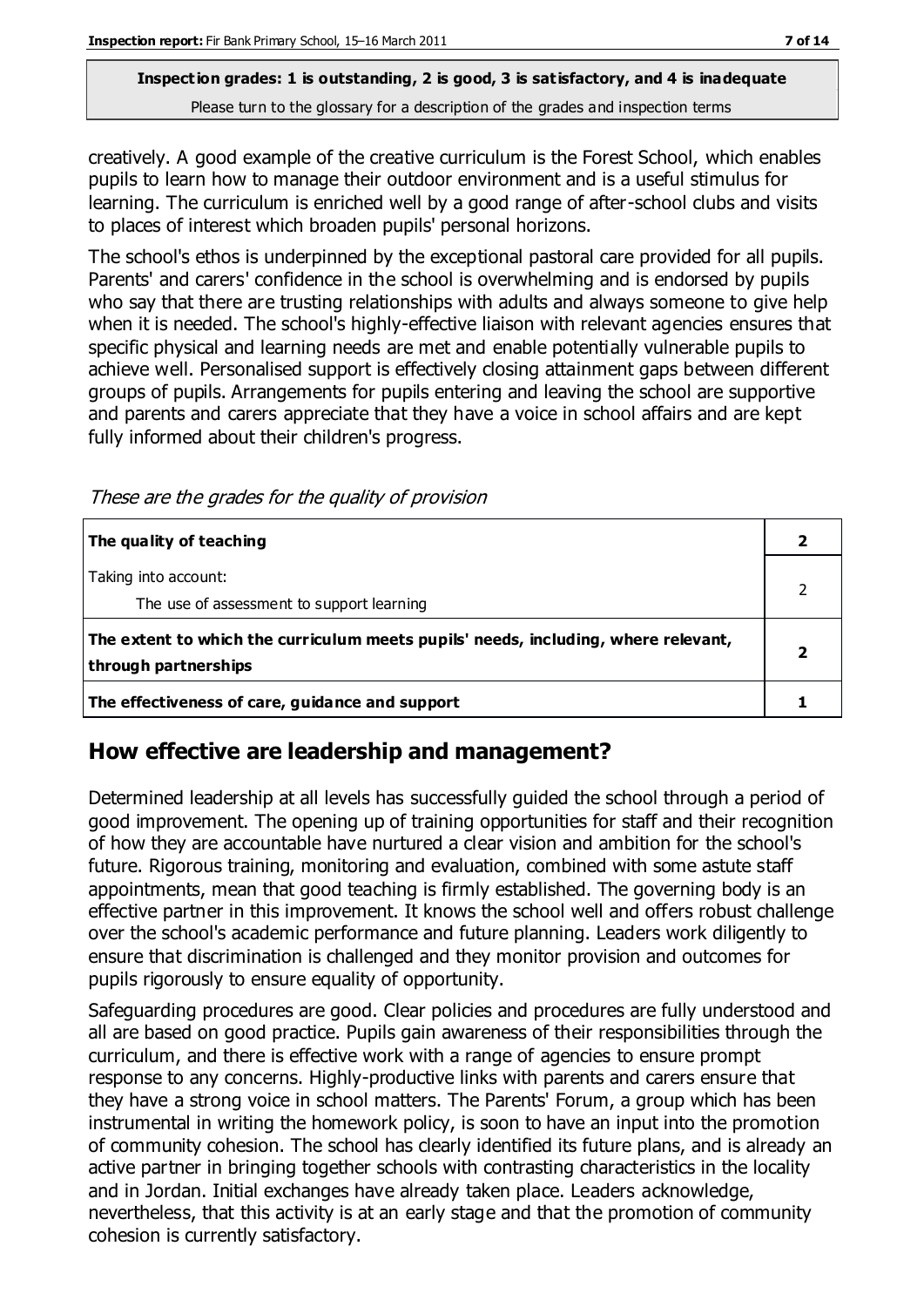**Inspection grades: 1 is outstanding, 2 is good, 3 is satisfactory, and 4 is inadequate**

Please turn to the glossary for a description of the grades and inspection terms

| The effectiveness of leadership and management in embedding ambition and driving<br>improvement                                                                  | $\overline{\mathbf{2}}$ |
|------------------------------------------------------------------------------------------------------------------------------------------------------------------|-------------------------|
| Taking into account:<br>The leadership and management of teaching and learning                                                                                   | 2                       |
| The effectiveness of the governing body in challenging and supporting the<br>school so that weaknesses are tackled decisively and statutory responsibilities met | $\overline{2}$          |
| The effectiveness of the school's engagement with parents and carers                                                                                             | 1                       |
| The effectiveness of partnerships in promoting learning and well-being                                                                                           | $\overline{2}$          |
| The effectiveness with which the school promotes equality of opportunity and tackles<br>discrimination                                                           | $\overline{\mathbf{2}}$ |
| The effectiveness of safeguarding procedures                                                                                                                     | $\overline{2}$          |
| The effectiveness with which the school promotes community cohesion                                                                                              | 3                       |
| The effectiveness with which the school deploys resources to achieve value for money                                                                             | 2                       |

These are the grades for leadership and management

## **Early Years Foundation Stage**

Good leadership in the Early Years Foundation Stage has brought about good improvement in provision and children's progress since the last inspection. By the end of Reception, all children are securely within their early learning goals and a minority have reached or exceeded their expectations in some areas of learning. There is a strong focus on children's personal, social and emotional development. Consequently, they learn to be tolerant of one another, play harmoniously, and become reliable and independent learners. They are also supportive of each other as seen, for example, when a child looked at another's painting and commented, 'That's beautiful!' The environment is used well and exciting challenges set up indoors are followed up outside through children's imaginative play. Teachers follow up children's interest when they plan the curriculum. For example, their interest in animals resulted in the establishment of a 'veterinary surgery', which engaged children extremely well in their language development as they acted out their roles. Provision for children's welfare is good. Their well-being is given high priority and care is taken to record their progress so that further challenges can be planned. Strong links with parents and carers add to children's feeling of security and provide good opportunities for home-school partnerships which benefit children's learning and development well.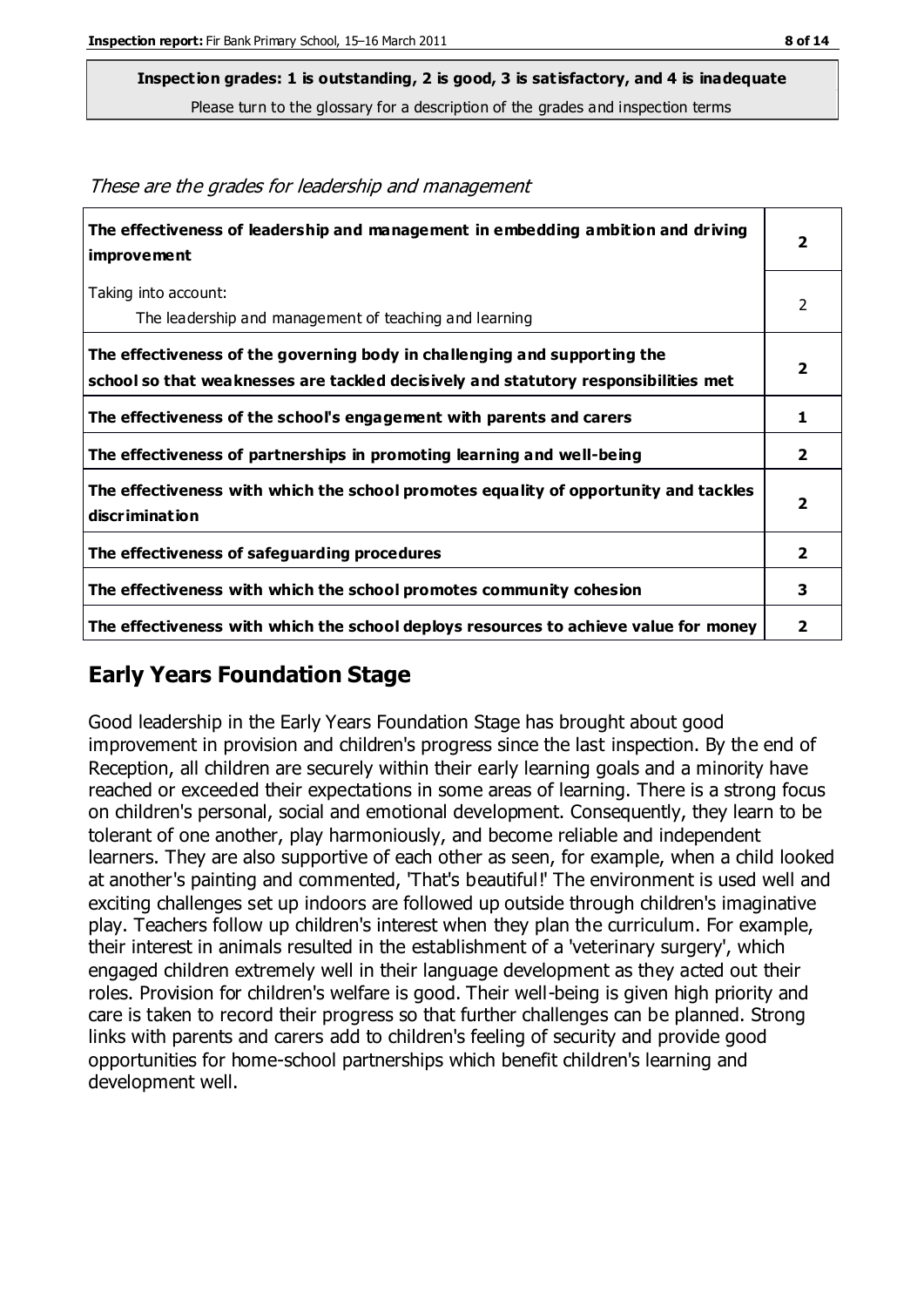**Inspection grades: 1 is outstanding, 2 is good, 3 is satisfactory, and 4 is inadequate**

Please turn to the glossary for a description of the grades and inspection terms

These are the grades for the Early Years Foundation Stage

| Overall effectiveness of the Early Years Foundation Stage                             |  |
|---------------------------------------------------------------------------------------|--|
| Taking into account:<br>Outcomes for children in the Early Years Foundation Stage     |  |
| The quality of provision in the Early Years Foundation Stage                          |  |
| The effectiveness of leadership and management of the Early Years Foundation<br>Stage |  |

#### **Views of parents and carers**

A small minority of parents and carers returned questionnaires. The responses were virtually entirely positive. A few wrote supportive comments about the school's improvement and the care provided. The single concerns relating to behaviour management and progress were raised with school leaders while protecting respondents' anonymity.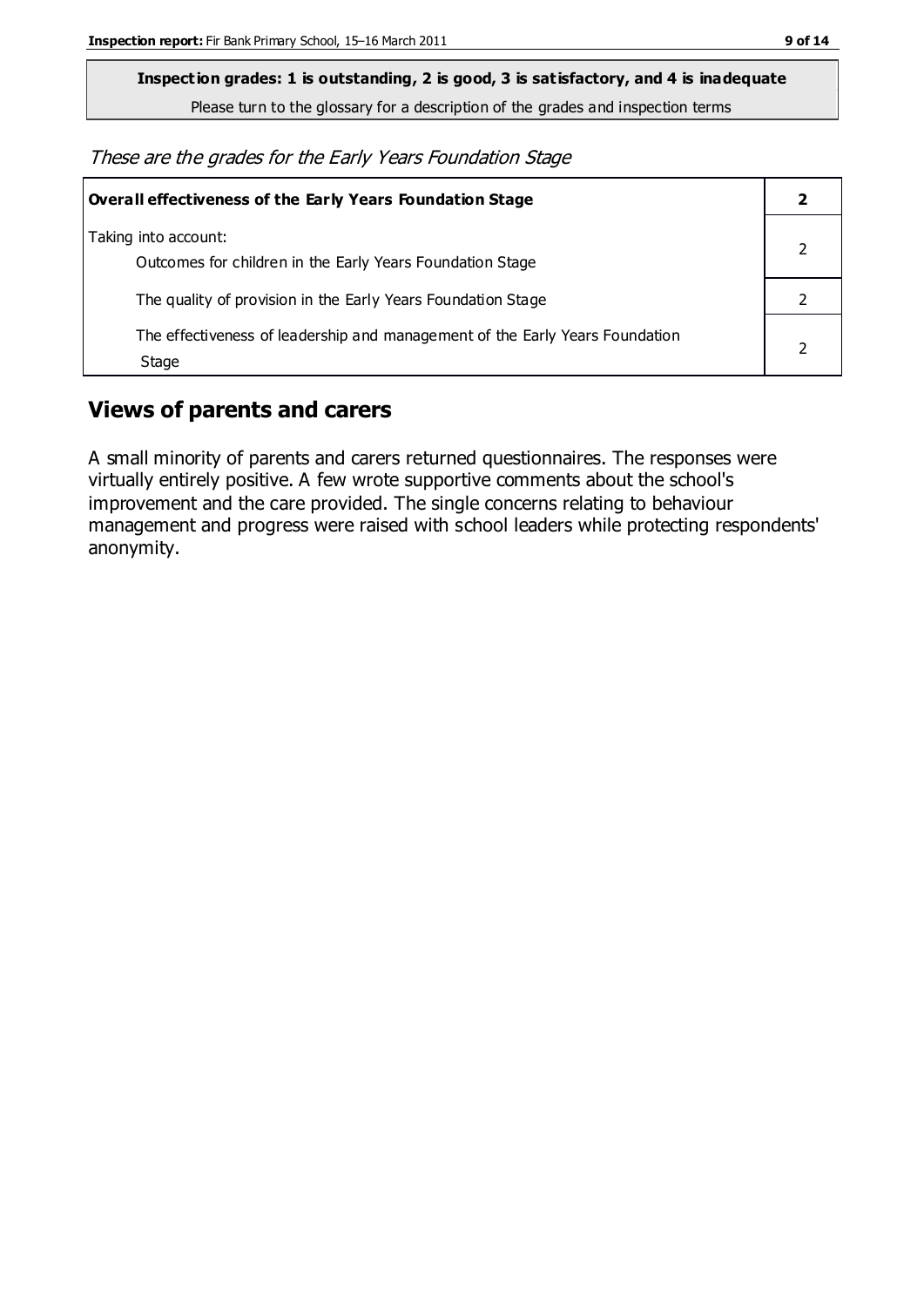#### **Responses from parents and carers to Ofsted's questionnaire**

Ofsted invited all the registered parents and carers of pupils registered at Fir Bank Primary School to complete a questionnaire about their views of the school.

In the questionnaire, parents and carers were asked to record how strongly they agreed with 13 statements about the school.

The inspection team received 50 completed questionnaires by the end of the on-site inspection. In total, there are 178 pupils registered at the school.

| <b>Statements</b>                                                                                                                                                                                                                                       | <b>Strongly</b><br>agree |                         | <b>Agree</b> |               | <b>Disagree</b> |                | <b>Strongly</b><br>disagree |               |
|---------------------------------------------------------------------------------------------------------------------------------------------------------------------------------------------------------------------------------------------------------|--------------------------|-------------------------|--------------|---------------|-----------------|----------------|-----------------------------|---------------|
|                                                                                                                                                                                                                                                         | <b>Total</b>             | $\mathbf{O}/\mathbf{O}$ | <b>Total</b> | $\frac{1}{2}$ | <b>Total</b>    | $\frac{1}{2}$  | <b>Total</b>                | $\frac{1}{2}$ |
| My child enjoys school                                                                                                                                                                                                                                  | 34                       | 68                      | 16           | 32            | 0               | 0              | $\mathbf 0$                 | $\mathbf 0$   |
| The school keeps my child<br>safe                                                                                                                                                                                                                       | 37                       | 74                      | 12           | 24            | 0               | 0              | $\mathbf 0$                 | $\mathbf 0$   |
| My school informs me about<br>my child's progress                                                                                                                                                                                                       | 33                       | 66                      | 17           | 34            | 0               | 0              | $\mathbf 0$                 | $\mathbf 0$   |
| My child is making enough<br>progress at this school                                                                                                                                                                                                    | 26                       | 52                      | 22           | 44            | $\overline{2}$  | 4              | $\mathbf 0$                 | $\mathbf 0$   |
| The teaching is good at this<br>school                                                                                                                                                                                                                  | 32                       | 64                      | 17           | 34            | 0               | 0              | 0                           | $\mathbf 0$   |
| The school helps me to<br>support my child's learning                                                                                                                                                                                                   | 32                       | 64                      | 18           | 36            | 0               | $\mathbf{0}$   | 0                           | $\mathbf 0$   |
| The school helps my child to<br>have a healthy lifestyle                                                                                                                                                                                                | 31                       | 62                      | 19           | 38            | 0               | 0              | 0                           | $\pmb{0}$     |
| The school makes sure that<br>my child is well prepared for<br>the future (for example<br>changing year group,<br>changing school, and for<br>children who are finishing<br>school, entering further or<br>higher education, or entering<br>employment) | 29                       | 58                      | 17           | 34            | $\mathbf 0$     | 0              | $\mathbf 0$                 | $\mathbf 0$   |
| The school meets my child's<br>particular needs                                                                                                                                                                                                         | 30                       | 60                      | 19           | 38            | 0               | $\mathbf 0$    | $\mathbf 0$                 | $\mathbf 0$   |
| The school deals effectively<br>with unacceptable behaviour                                                                                                                                                                                             | 22                       | 44                      | 26           | 52            | 1               | $\overline{2}$ | $\mathbf 0$                 | $\pmb{0}$     |
| The school takes account of<br>my suggestions and concerns                                                                                                                                                                                              | 24                       | 48                      | 25           | 50            | 1               | $\overline{2}$ | $\mathbf{0}$                | $\mathbf{0}$  |
| The school is led and<br>managed effectively                                                                                                                                                                                                            | 40                       | 80                      | 10           | 20            | 0               | $\mathbf 0$    | $\mathbf 0$                 | $\mathbf 0$   |
| Overall, I am happy with my<br>child's experience at this<br>school                                                                                                                                                                                     | 31                       | 62                      | 19           | 38            | 0               | 0              | $\mathbf 0$                 | $\pmb{0}$     |

The table above summarises the responses that parents and carers made to each statement. The percentages indicate the proportion of parents and carers giving that response out of the total number of completed questionnaires. Where one or more parents and carers chose not to answer a particular question, the percentages will not add up to 100%.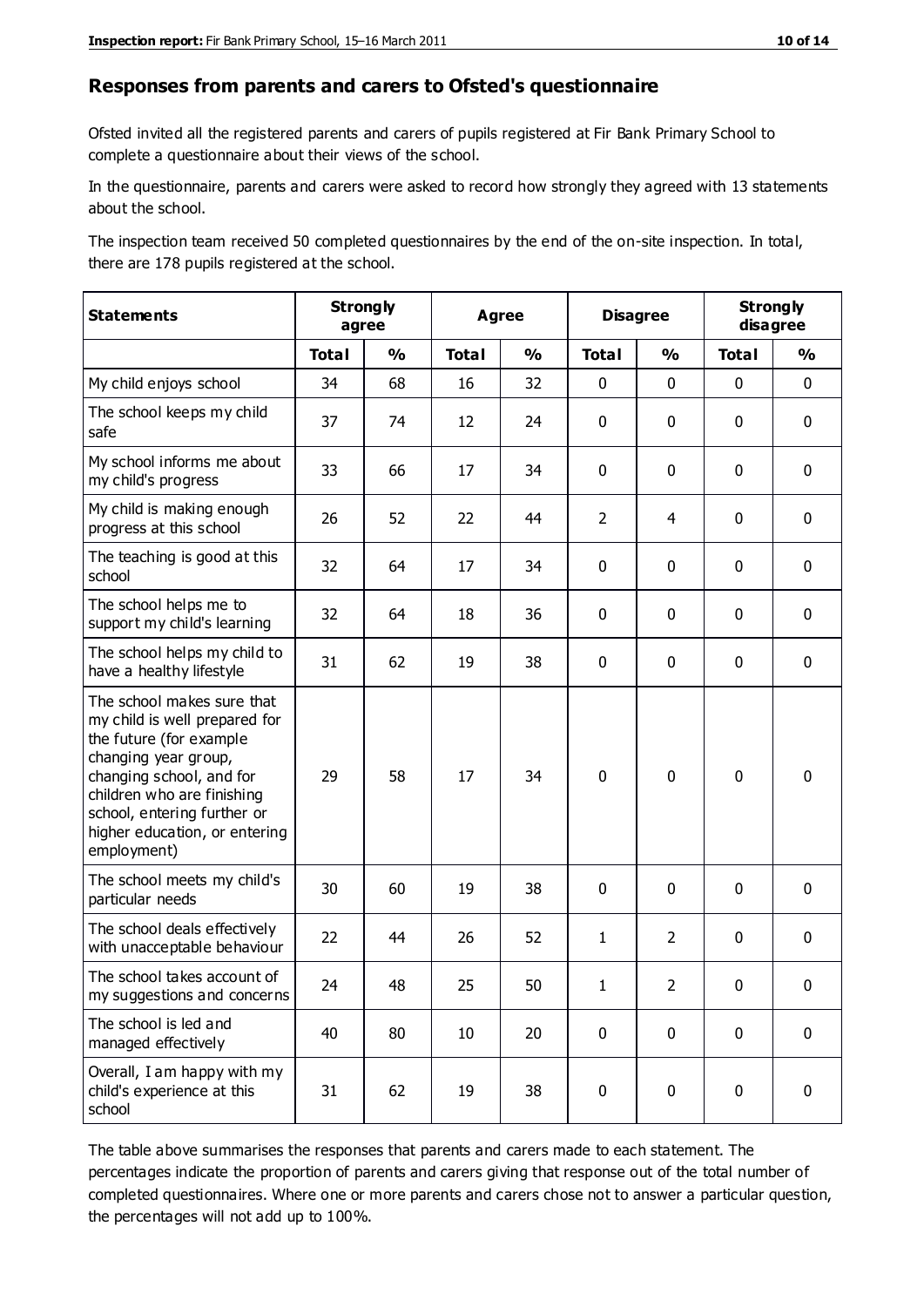## **Glossary**

| Grade   | <b>Judgement</b> | <b>Description</b>                                                                                                                                                                                                            |
|---------|------------------|-------------------------------------------------------------------------------------------------------------------------------------------------------------------------------------------------------------------------------|
| Grade 1 | Outstanding      | These features are highly effective. An outstanding school<br>provides exceptionally well for all its pupils' needs.                                                                                                          |
| Grade 2 | Good             | These are very positive features of a school. A school that<br>is good is serving its pupils well.                                                                                                                            |
| Grade 3 | Satisfactory     | These features are of reasonable quality. A satisfactory<br>school is providing adequately for its pupils.                                                                                                                    |
| Grade 4 | Inadequate       | These features are not of an acceptable standard. An<br>inadequate school needs to make significant improvement<br>in order to meet the needs of its pupils. Ofsted inspectors<br>will make further visits until it improves. |

#### **What inspection judgements mean**

#### **Overall effectiveness of schools**

|                       | Overall effectiveness judgement (percentage of schools) |      |                     |                   |
|-----------------------|---------------------------------------------------------|------|---------------------|-------------------|
| <b>Type of school</b> | <b>Outstanding</b>                                      | Good | <b>Satisfactory</b> | <b>Inadequate</b> |
| Nursery schools       | 59                                                      | 35   | 3                   | 3                 |
| Primary schools       | 9                                                       | 44   | 39                  | 7                 |
| Secondary schools     | 13                                                      | 36   | 41                  | 11                |
| Sixth forms           | 15                                                      | 39   | 43                  | 3                 |
| Special schools       | 35                                                      | 43   | 17                  | 5                 |
| Pupil referral units  | 21                                                      | 42   | 29                  | 9                 |
| All schools           | 13                                                      | 43   | 37                  | 8                 |

New school inspection arrangements were introduced on 1 September 2009. This means that inspectors now make some additional judgements that were not made previously.

The data in the table above are for the period 1 September 2009 to 31 August 2010 and are consistent with the latest published official statistics about maintained school inspection outcomes (see **[www.ofsted.gov.uk](http://www.ofsted.gov.uk/)**).

The sample of schools inspected during 2009/10 was not representative of all schools nationally, as weaker schools are inspected more frequently than good or outstanding schools.

Percentages are rounded and do not always add exactly to 100.

Sixth form figures reflect the judgements made for the overall effectiveness of the sixth form in secondary schools, special schools and pupil referral units.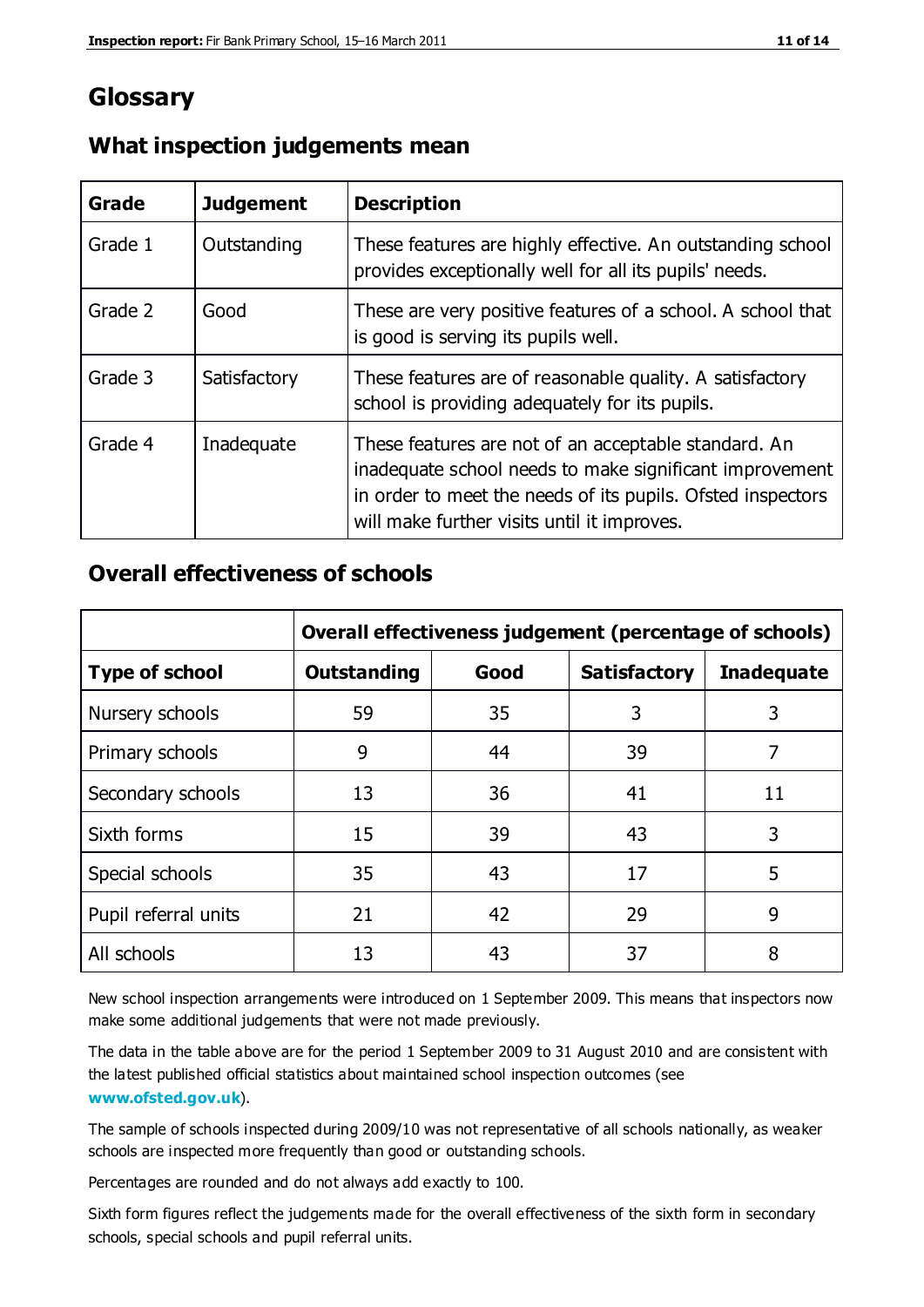## **Common terminology used by inspectors**

| Achievement:               | the progress and success of a pupil in their learning,<br>development or training.                                                                                                                                                          |  |  |
|----------------------------|---------------------------------------------------------------------------------------------------------------------------------------------------------------------------------------------------------------------------------------------|--|--|
| Attainment:                | the standard of the pupils' work shown by test and<br>examination results and in lessons.                                                                                                                                                   |  |  |
| Capacity to improve:       | the proven ability of the school to continue<br>improving. Inspectors base this judgement on what<br>the school has accomplished so far and on the quality<br>of its systems to maintain improvement.                                       |  |  |
| Leadership and management: | the contribution of all the staff with responsibilities,<br>not just the headteacher, to identifying priorities,<br>directing and motivating staff and running the school.                                                                  |  |  |
| Learning:                  | how well pupils acquire knowledge, develop their<br>understanding, learn and practise skills and are<br>developing their competence as learners.                                                                                            |  |  |
| Overall effectiveness:     | inspectors form a judgement on a school's overall<br>effectiveness based on the findings from their<br>inspection of the school. The following judgements,<br>in particular, influence what the overall effectiveness<br>judgement will be. |  |  |
|                            | The school's capacity for sustained<br>improvement.                                                                                                                                                                                         |  |  |
|                            | Outcomes for individuals and groups of pupils.                                                                                                                                                                                              |  |  |
|                            | The quality of teaching.                                                                                                                                                                                                                    |  |  |
|                            | The extent to which the curriculum meets<br>pupils' needs, including, where relevant,<br>through partnerships.                                                                                                                              |  |  |
|                            | The effectiveness of care, guidance and<br>support.                                                                                                                                                                                         |  |  |
| Progress:                  | the rate at which pupils are learning in lessons and<br>over longer periods of time. It is often measured by<br>comparing the pupils' attainment at the end of a key                                                                        |  |  |

stage with their attainment when they started.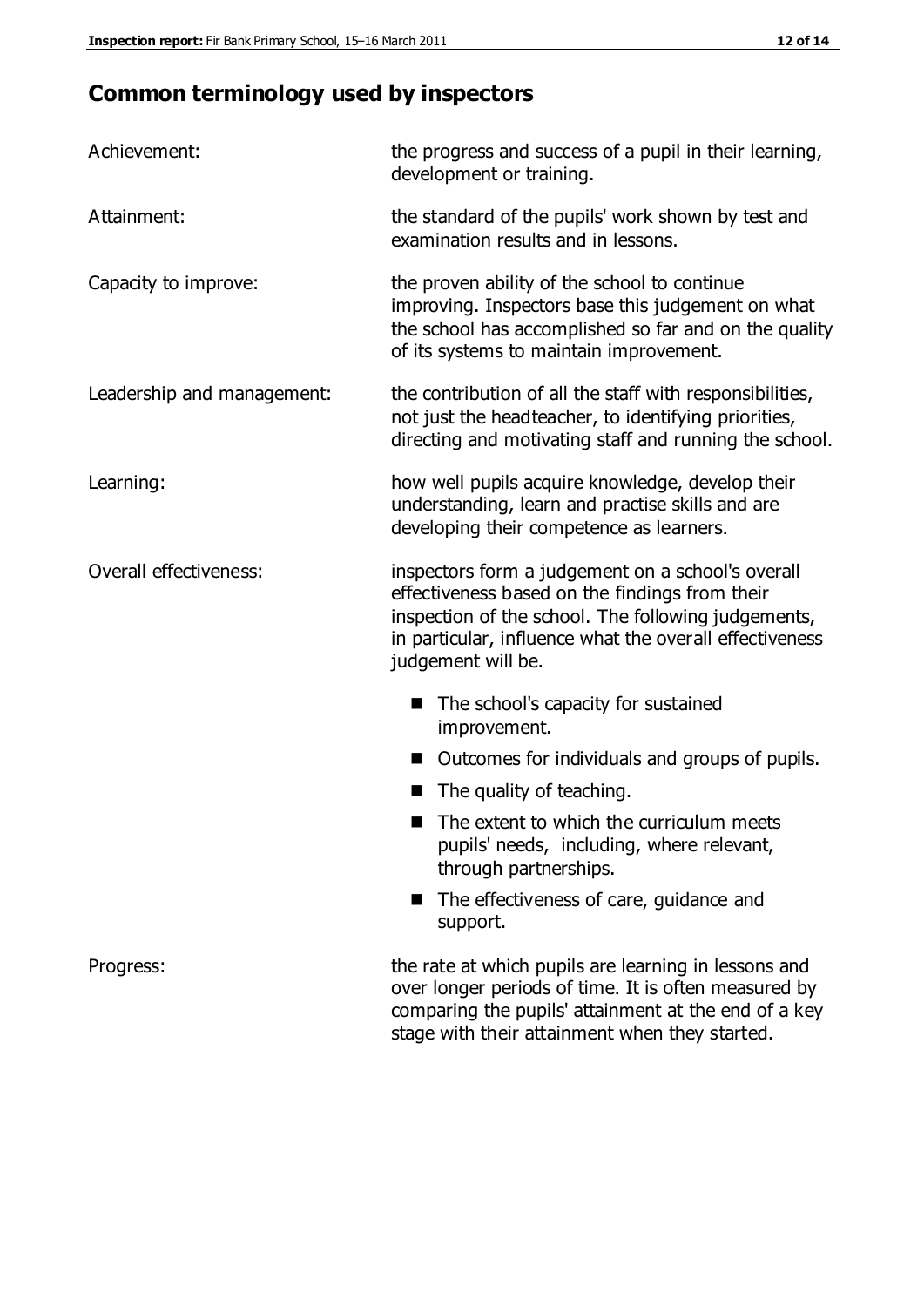#### **This letter is provided for the school, parents and carers to share with their children. It describes Ofsted's main findings from the inspection of their school.**

17 March 2011

#### Dear Pupils

#### **Inspection of Fir Bank Primary School, Oldham OL2 6SJ**

You made us feel very welcome when we came to inspect your school recently. It was a delight to talk to you about your work and especially your successful enterprise in homemade confectionary! On behalf of all three inspectors I would like to thank you for your politeness and good manners. We noticed how well behaved you are and that you know a great deal about how to stay healthy. Most importantly, your attendance is above average, so do keep that up.

Your school has improved a lot since it was last inspected. That is because your school leaders, especially your headteacher, have worked hard to make sure that has happened. You make good progress and reach average standards in English and mathematics. All your lessons are good and help you to learn well. The grown-ups in school take excellent care of you and, overall, Fir Bank is a good school.

I know that your parents and carers, teachers and the governing body are just as proud of your school as you are. Like you, they would like to see it continue to improve. Therefore, we have asked your teachers to help you reach higher standards in English and mathematics by making sure that every lesson is as good as the very best. Also we have asked them to let you assess your own work more often and set your own targets. There is also something you can all do. When your teachers tell you your next steps, by marking your work, make sure you do those things so you do not have to be told again later. Your teachers will be checking for this! Finally, we have asked your school leaders to think of how you might make better use of all of your reading time so that you become more skilful readers and enjoy books even more.

Yours sincerely

Kevin Johnson

Lead inspector